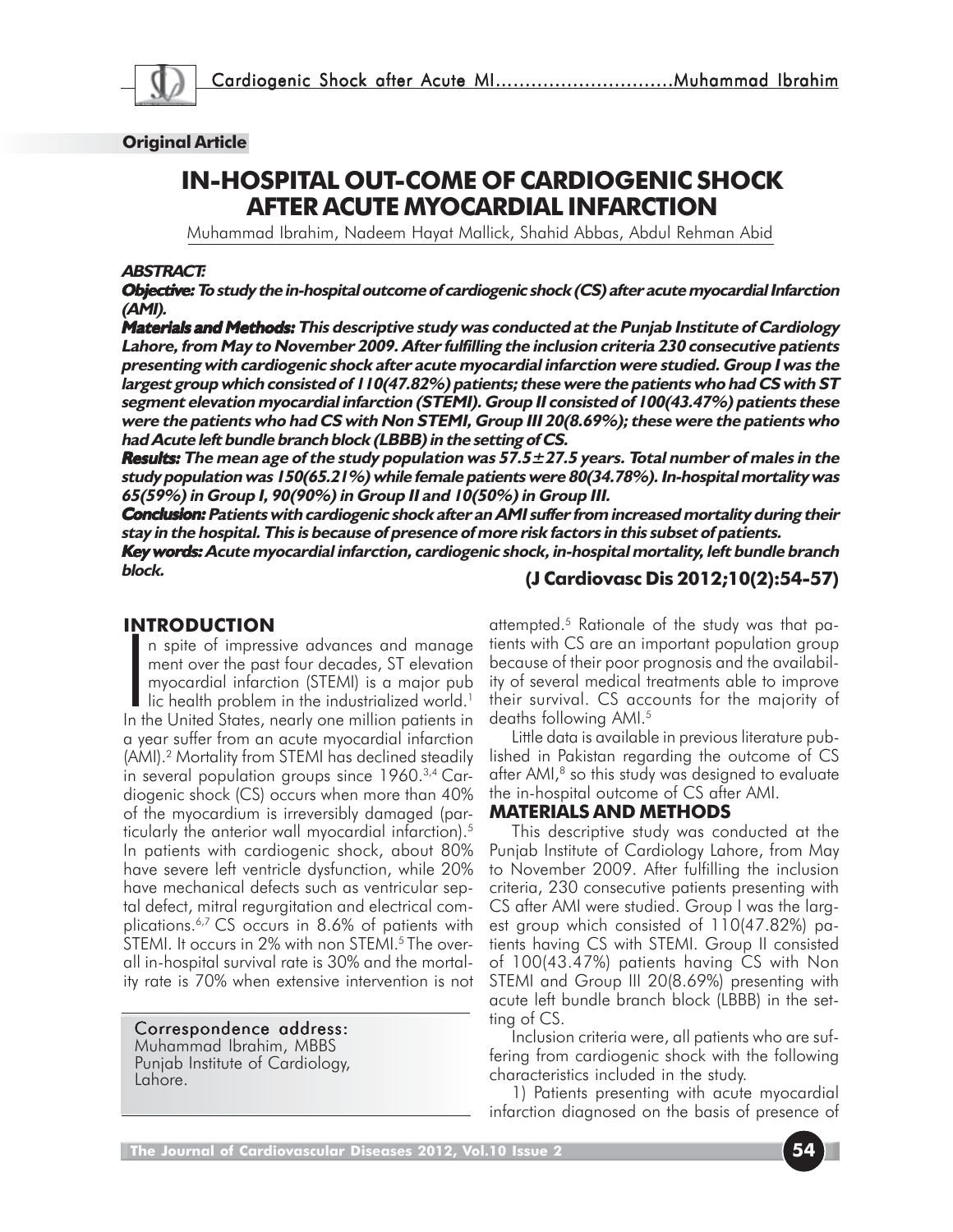any two of the following criteria<sup>9</sup>.

a) Chest pain consistent with AMI.

b) Electrocardiographic changes i.e. ST-Segment elevation ≥0.2 mv in at least two contiguous chest leads or ≥0.1 mv in at least two contiguous limb leads.

 c) New or presumably new left bundle branch block on electrocardiogram.

d) Raised cardiac enzymes.

2. Patients who were managed conservatively in the wards.

Exclusion criteria were CS occurring due to causes other than AMI. Patients of CS managed with interventional treatment were excluded.

Cardiogenic Shock was defined as sustained hypotension (systolic blood pressure less than 90 mm Hg) lasting for more than 30 minutes with evidence of tissue hypopurfusion (extremities colder than core) with adequate LV filling pressure.

# **DATA COLLECTION AND FOLLOW UP**

Study was conducted at the Emergency Department, Coronary Care Units, Cardiology Ward and Jillani Block of the Punjab Institute of Cardiology Lahore. A full history was taken particularly age, sex, history of smoking, diabetes mellitus, hypertension, ischemic heart disease and family history of ischemic heart disease. Acute MI was defined by World Health Organization criteria and was classified as related or not related to ST-segment elevation on the basis of the presence or absence of at least 1 mm of ST-segment elevation in two or more contiguous leads on initial electrocardiography. Location of acute MI was classified as STEMI, Non STEMI, and Acute LBBB. Time of initial presentation was defined as the time of arrival at the hospital. Primary reperfusion therapy was defined as use of intravenous fibrinolytic therapy. The use of adjunctive therapy during hospitalization was recorded. Smoking status (current or ever use of tobacco) was also determined. Death was classified as in-hospital (death before discharge during a patient's admission to a critical care unit). All patients were treated according to the treatment protocol of the Cardiology Unit.Patients were followed up daily and pulse, blood pressure temperature, respiratory rate; ECG changes were monitored till death or discharge of the patients for up to 04 days.

# **STATISTICAL ANALYSIS**

All data was analyzed by SPSS (Statistical Package for Social Sciences) Version11.0 for Windows. Age of the patients was presented by calculating

mean and standard deviation. Gender and investigations (pulse, blood pressure, temperature, respiratory rate, ECG changes, thrombolysis) were expressed as frequency distribution for 1st, 2<sup>nd</sup>, 3<sup>rd</sup>,  $4<sup>th</sup>$  day. Survival and death at the end of  $4<sup>th</sup>$  day was presented by calculating frequencies and percentages and stratified for diabetes mellitus, hypertension, smoking, previous history of ischemic heart disease, dyslipidemias, family history of ischemic heart disease to address effect modifiers. **RESULTS**

### Baseline Characteristics:

The mean age of the study population was 57.5±27.5 years. Mean age of Group I patients was 50±20 years, Group II patients was 62.5 $\pm$ 22.5 years, Group III patients was 70 $\pm$ 10 years.

Total number of males in the study population were 161(70%) while female patients were 69(30%). Group I consisted of 70(63.67) males and 40(36.36%) females, Group II 80(80%) males and 20(20%) females, Group III 11(55%) males and 9(45%) females. (Table 2).

Total number of diabetic patients in study population were 120(52%), 30(25%) in group I, 80(66.66%) in group II, and 10(8.33%) in group III. Total number of hypertensive patients in the study population were 100(43.47%). Among these 30(30%) were in Group I, 55(55%) in Group II and 15(15%) in Group III. Smokers in the study were 140(60%); 70(50%, 60(42.85%) and 10(7.14%) in Group I, II and III respectively. Hyperlipidemic patients were 200(86.95%); 120(60%), 70(35%) and10 (5%) in Group I, II and III respectively. Family history of IHD was present in 69(30%). Previous history of IHD was present 115(50%) patients. (Table 2)

### Treatment Strategies

Streptokinase therapy was used frequently in patients with acute STEMI and LBBB and was not used in patients with Non STEMI .Inotropic support, diuretics and other necessary measures were taken as per protocol of cardiology unit.

### Outcome Data

Overall 165(71.73%) patients died and 65(28.26%) survived in the study population. Inhospital mortality was 70(42.42%) patients in Group I, 80(48.48%) in group II and 15(9%) in group III.

### Predictors of Survival

Predictors of in-hospital mortality were in decreasing frequency elderly aged, very low blood

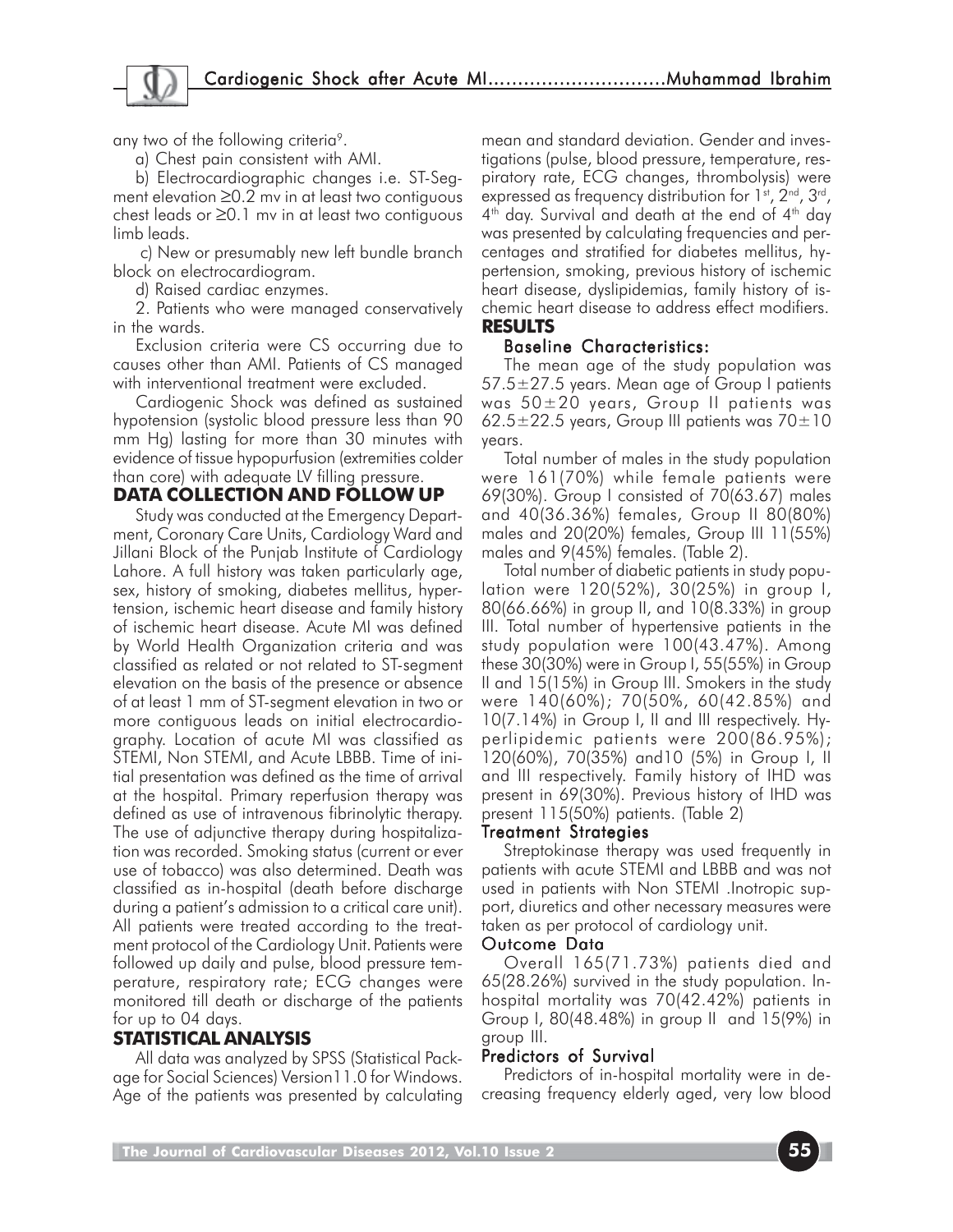| <b>Table 1.Presentations of Study Population</b> |  |
|--------------------------------------------------|--|
|--------------------------------------------------|--|

| <b>Variables</b>     | Numbers(Percentages) n=230 |
|----------------------|----------------------------|
| <b>CS+STEMI</b>      | 110(47.82%)                |
| <b>CS+Non-STEMI</b>  | 100(43.47%)                |
| <b>CS+Acute LBBB</b> | 20(8.69%)                  |

LBBB=left bundle branch block; CS=cardiogenic shock; STEMI=ST segment elevation myocardial infarction.

#### **Table 2. Baseline Characteristics of Study Population**

| <b>Characteristics</b> | Numbers (Percentages) n=230 |
|------------------------|-----------------------------|
| Age                    | 30-85Years                  |
| <b>Sex</b>             |                             |
| Male                   | 161(70%)                    |
| Female                 | 69(30%)                     |
| <b>DM</b>              | 120(52%)                    |
| <b>Hypertension</b>    | 100(43.47%)                 |
| <b>Smokers</b>         | 140(60.86%)                 |
| Hyperlipidemias        | 200(86.95%)                 |
| Previous H/O IHD       | $115(50\%)$                 |

DM=Diabetes Mellitus; H/O IHD=History of ischemic heart disease

pressure, higher Killip class and extensive MI. **DISCUSSION**

Coronary artery disease is the leading cause of death wordwide.<sup>1</sup> An estimated 13.2 million American suffer from CAD. Not everyone who has a heart attack develops CS.In fact, <10% of people who have a heart attack develop CS. But when it occurs it's very dangerous. For people who die from a heart attack in a hospital, CS is the most common cause. We have seen in our current study that the CS has poor out come. Acute myocardial infarction is a major cause of death in the modern world. CS most commonly occurs as a complication of AMI. Patients with CS have an increased risk of cardiovascular death and morbidity during an AMI. Patients with CS on inotropic support with other necessary supportive measures have mark-

### **REFERENCES**

- 1 Yusuf S, Vaz M, Pais P. Tackling the challenge of cardiovas cular disease burden in developing countries. Am Heart J 2004; 01:148.
- 2. American heart association: Heart disese and stroke sta tistics 2007;69:115.
- 3. Goldberg RJ, Glatefelter K, Burbank-Schmidt E. Trends in community mortality due to coronary heart disese. Am Heart J 2006;501:151.
- Kamalesh M, Subramanian U, Ariana A. Similar decline in

edly increased mortality after AMI compared with other patients who are not having CS.

The observations of the current report are consistent with previously published reports demonstrating increased mortality of cardiogenic shock after acute MI.<sup>9,10</sup> The work done by Beattie et al<sup>10</sup> demonstrates that CS is the leading cause of death in AMI.Mortality rate is 70-90%. Previous work has demonstrated the influence of advanced age, sex, congestive heart failure, and diabetes as important predictors of survival in patients with cardiogenic shock with acute MI.<sup>5,6</sup> We confirm those observations and demonstrate the association of other co-morbid conditions with survival. Conservative management is not sufficient to decrease the mortality rate further. In the past almost no one survived from CS. Our findings further highlight the need to understand the reasons for less aggressive management in such patients and to develop improved strategies for treatment of acute MI or for better primary and secondary coronary prevention

Smoking, dyslipidaemia and obesity are strong risk factors for STEMI. Infarction of anterior site is more frequent. Among diabetics, chances of STEMI are almost equal in male and female, while among non-diabetics male to female ratio is 1:6.

A recent study showed that among patients with CS who survive for 30 days after an ST-segment elevation myocardial infarction, annual mortality rates of 2% to 4% are approximately the same as those for patients without shock.

Better prevention of coronary events may affect the global burden of CS and CS-associated mortality.

### **CONCLUSION**

In-hospital outcome of cardiogenic shock after acute myocardial infarction is high when these patients are managed conservatively. We also have seen that there is strong association of co morbid conditions with outcome of cardiogenic shock after acute myocardial infarction.

post-myocardial infarction mortality among subjects with and with out diabetes.Am J Med Sci 2005;228-329.

- 5. BrandlerES, Sinert R. Shock cardiogenic. www.emedicine. medscape.com Accessed on Aug 19, 2008.
- 6. Holman DR Jr. Cardiogenic Shock a lethal combination of Acute Myocardial Infarction. Rev Cardiovasc Med 2003; 4:131-135.
- 7. Okuda M. A multidisciplinary overview of Cardioigenic Shock, The SHOCK trial. J AM Coll Cardiol 2003;